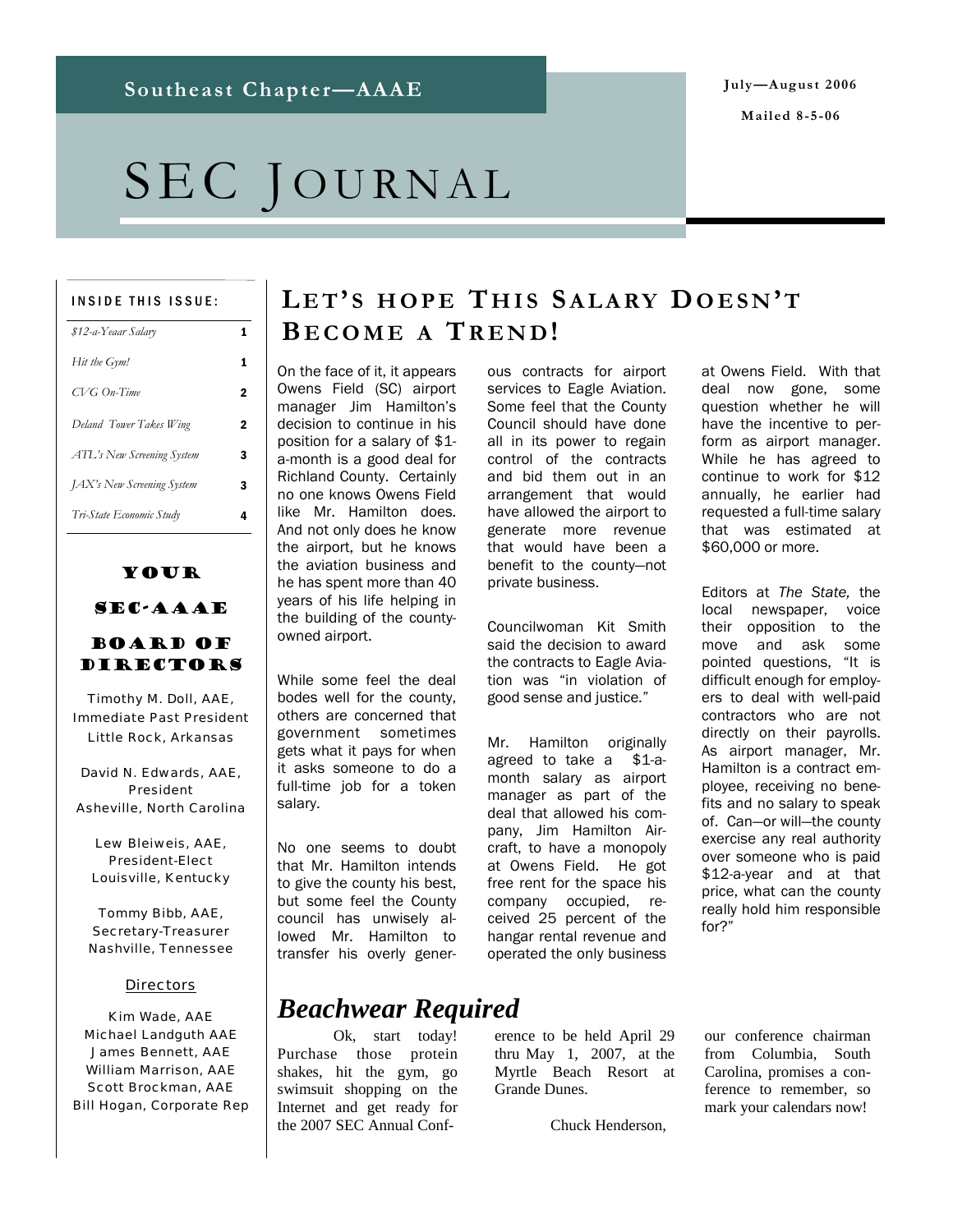# CINCINNATI/NORTHERN KENTUCKY NO. 1 FOR ON-TIME ARRIVALS AND DEPARTURES

 In the first six months of 2006, arrivals at the Cincinnati/Northern Kentucky International Airport located in Hebron, Ky., were on-time 85.53 percent of the time and departures were on-time 87.31 percent of the time, according to a report released last week by the Bureau of Transportation Statistics.

 Airport spokesman Ted Bushelman asked, "You know why its like that? Because we put that third north-south runway in there. Now planes are not waiting to take off. There are three runways to use instead of two. We opened up that third north-south runway and everything is running smooth."

 The good news of on-time performance comes on the heels of a report last month that ranked Cincinnati/ Northern Kentucky as the costliest major airport in the nation to fly out of in the last quarter of 2005. That Department of Transportation analysis found that passengers at CVG paid 48 percent more than the national average for trips of similar distance and occupancy at other major airports around the country. For airlines operating at CVG, not only are the higher airfares lucrative, but the on-time

performances mean more profitable operations because aircraft are able to get in and out on-time.

 Bushelman said, "Someone once told me it costs the airlines \$60 a-minute to wait. They don't waste time. They don't waste money flying in here."

 Beyond the runway, airline experts say there are other factors, including improved operational efficiency by the airlines and Delta Air Lines' 26 percent cutback in service at CVG last December that has made the airport less busy. But Bushelman says he believes the new runway made the greater impact because on-time performance really took off once it opened for good about seven months ago. "When that new runway opened up, everything just seemed to flow," he said.

 Passengers got an airline-byairline scorecard on on-time performance as well in a separate Transportation Report called the Air Travel Consumer Report. Among the 20 largest carriers, the on-time arrival rate for flights stood at 72.8 percent in June, down from both June 2005's 75.2 percent and May 2006's 78.3 percent.

 For Delta Air Lines, the month of June saw 74 percent of the airline's flights system wide arrive ontime while 69.2 percent of the flights of its Comair subsidiaries were on schedule.

 The on-time performance at Cincinnati/Northern Kentucky for both Delta and Comair was better in June with 81.5 percent of Delta's flights arriving on-time and 80.8 percent of Comair's flights on schedule.

 Kate Marx, spokeswoman for Comair, said the weather was largely to blame for the airline's late arrivals. "June was particularly challenging for Comair because of poor weather throughout our network and especially in the Northeast," which accounts for more than one-third of the airline's operations, Marx said.

#### DELAND AIRPORT TOWER STARTS TO TAKE WING

 Plans to build a controversial air traffic control tower at DeLand Municipal Airport are taking off while the city and the skydiving industry work to find common ground.

 Members of the Airport Tower Advisory Group met last week to hammer out what they hope will be a happy medium between the skydiving community and the tower operations. "I have felt pretty much all along that the tower was inevitable," said Bob Hallett, owner of SkyDive Deland. "Now that they are proceeding with it, we are going to try to make it work."

 The city accepted 80 percent funding for the estimated \$1.2 million tower from the Florida Department of Transportation in June and hired Jacksonville-Based Earth Tech Consulting to design the tower, said Keith Riger, public services director. "Funding is in place," he said. "I'd say we are pretty much on-track."

The Federal Aviation Administration will also cover 2.5 percent of the tower expense and provide grants to cover 90 percent of the estimated \$230,000 tower equipment costs.

 The local skydiving community objected to the tower's construction in early June contending that potential delays could discourage jumpers and drive off an estimated \$33 million in local revenues.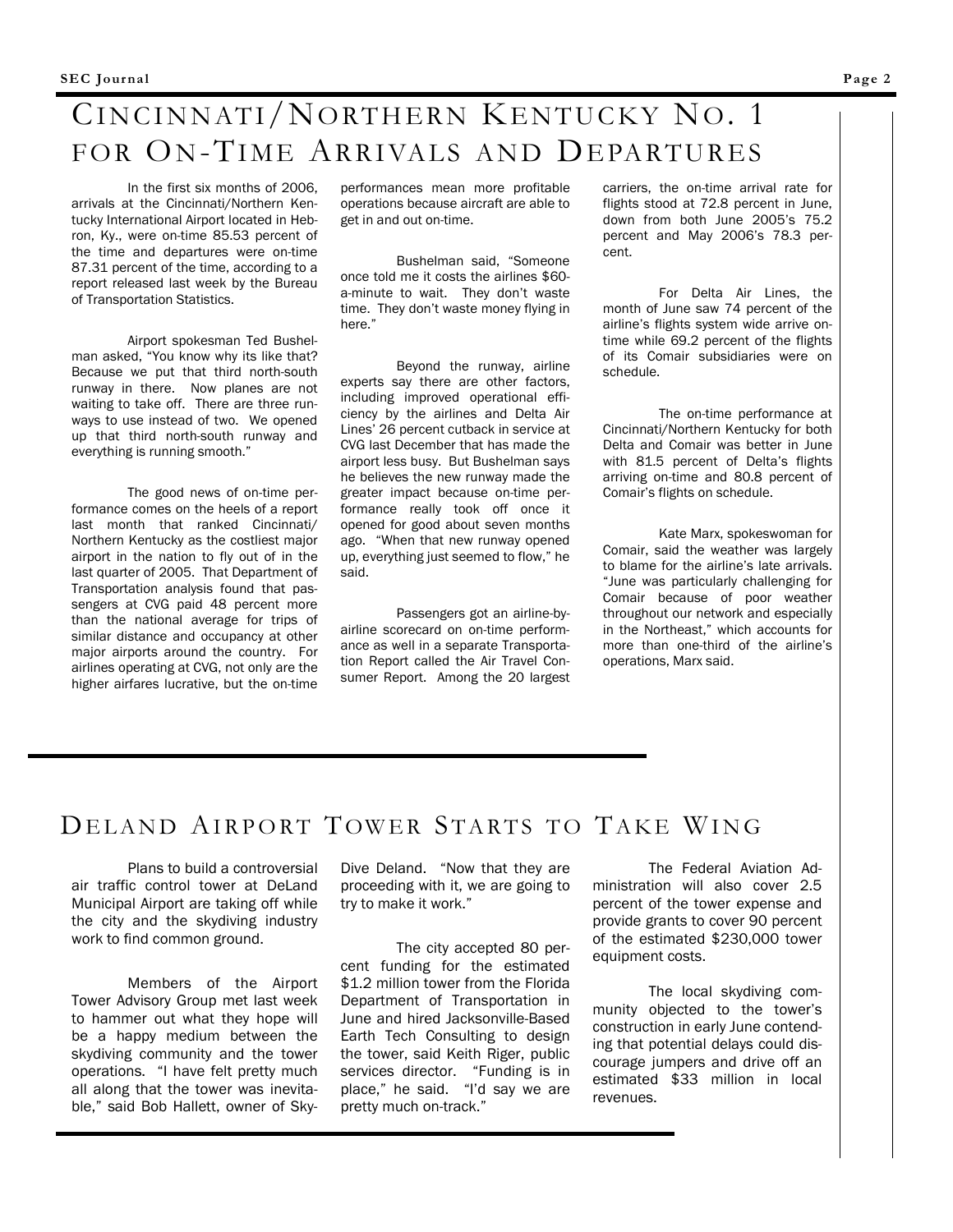### ATLANTA UNVEILS BAGGAGE SCREENING SYSTEM

 With suitcases piled on a luggage cart before them, TSA employees Lisa Brandt and Cassandra Frederick help each other hoist large blackwheeled bags onto the ramp of a baggage screening machine at Hartsfield-Jackson Atlanta International Airport.

 They move another and another and another.

 In a single work shift, TSA Officers like Brandt and Frederick can hoist up to 800 such bags—many weighing 50 pounds—onto explosive detectors. The constant heavy lifting, that can jar backs and injure toes and feet, has left the TSA with the highest injury rate in the federal government.

 But federal officials said last week that a new baggage screening system at the airport—costing \$175 million and mostly automated—will help reduce TSA injuries and save time for air travelers. The new system, that sends checked baggage underground for screening, began operating July 6 at the airport's North Terminal.

 Next month, a similar underground screening center will begin functioning at the South Terminal, where Delta's check-in gates are located and where Brandt and Frederick do their work. A third underground screening center will open next spring for international flights at the airport. TSA personnel whose jobs are replaced by the new system will be retrained to perform passenger screening, TSA officials said.

 The system is already in place at a half-dozen other airports around the country including Denver, Dallas-Fort Worth, Oakland, San Diego, Tampa and Jacksonville, Fl. (See Jacksonville to Improve Baggage Handling below.)

 "This will bring the pre-9/11 convenience to the traveling public but with post-9/11 security," said Willie Williams, the TSA's Atlanta federal security director.

 The convenience, Williams said, comes from saving up to seven minutes in check-in time. That's because passengers will no longer have to drag checked luggage to a baggage screening machine. The new system allows travelers to leave their checked luggage at the check-in counter. The bags are then taken via

conveyor belt to the underground screening machines.

 Kathy Shearer, 40, of Phoenix, waited in line last week to drop off her checked suitcase at a baggage machine. She said Williams' promise of time savings sounded good. "When you travel three to five times a month, it adds up from an aggravation standpoint," the pharmaceutical saleswoman said. "An extra seven minutes can be a soda or chai tea or an extra five minutes to check your emails. I'll take it."

 Once underground, the bags go through one of the North Terminal's nine screening machines. Fifteen are planed for the South Terminal and twelve more for the international flights' screening area. If the machines do not detect anything potentially dangerous, the bags are released on a conveyor belt that returns them to the airline. Bags deemed potentially dangerous are sent on another conveyor belt while a TSA screener decides whether they need to be screened by hand.

### Radioisotope Treatment Can Trigger Airport Alarms

 A case report illustrates how someone being treated with radioisotopes may be sufficiently radioactive for several weeks and capable of setting off radiation detectors at airports.

 "Patients receiving radioactive isotopes should be warned that they

may trigger radiation alarms," says Dr. Kalyan Kumar Gangopadhyay and colleagues from City Hospital in Birmingham, UK.

 The reports describes a man treated with radioactive iodine for an

overactive thyroid who traveled to Orlando international Airport six weeks later where he was detained, strip searched and subjected to sniffer dogs for activating security alarms at the airport.

### JACKSONVILLE TO IMPROVE BAGGAGE HANDLING

 A Michigan company has been awarded an \$11 million contract to upgrade baggage handling and screening systems at Jacksonville International Airport, Fl. Jervis B. Webb Company will install in-line baggage screening, including new conveyors, baggage

make-up devices, electrical controls and a baggage handling computer system capable of monitoring and reporting malfunctions. The new system, expected to be completed in February 2007, is expected to enable the Transportation Security Administration employees to screen checked baggage more efficiently.

 Jervis B. Webb has worked on baggage handling systems at Philadelphia, Atlanta, Toronto and Beijing.